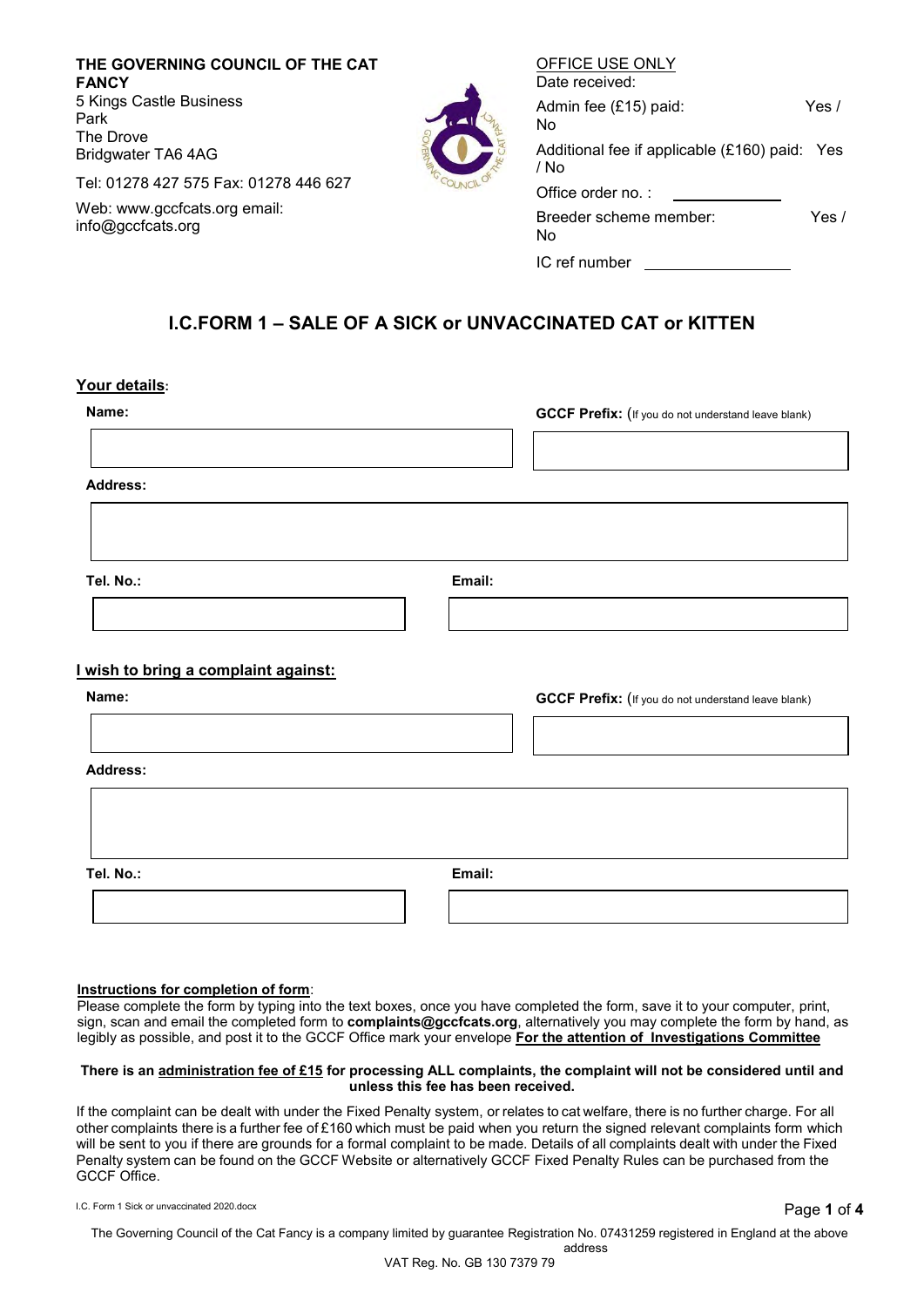| NAME OF CAT or KITTEN (give Pedigree and pet name) |  |
|----------------------------------------------------|--|
|----------------------------------------------------|--|

**DATE OF BIRTH REGISTRATION NUMBER**

**DATE OF PURCHASE**

**DATE FIRST NOTED TO BE UNWELL**

**DATE FIRST SEEN BY YOUR VET**

**DIAGNOSIS**

**DO YOU HAVE ANY OTHER CATS IF SO HOW MANY?**

### **DETAILS OF THE COMPLAINT:**

I.C. Form 1 – Sick or unvaccinated 2020xx.docx Page **2** of **4** continue to Page 3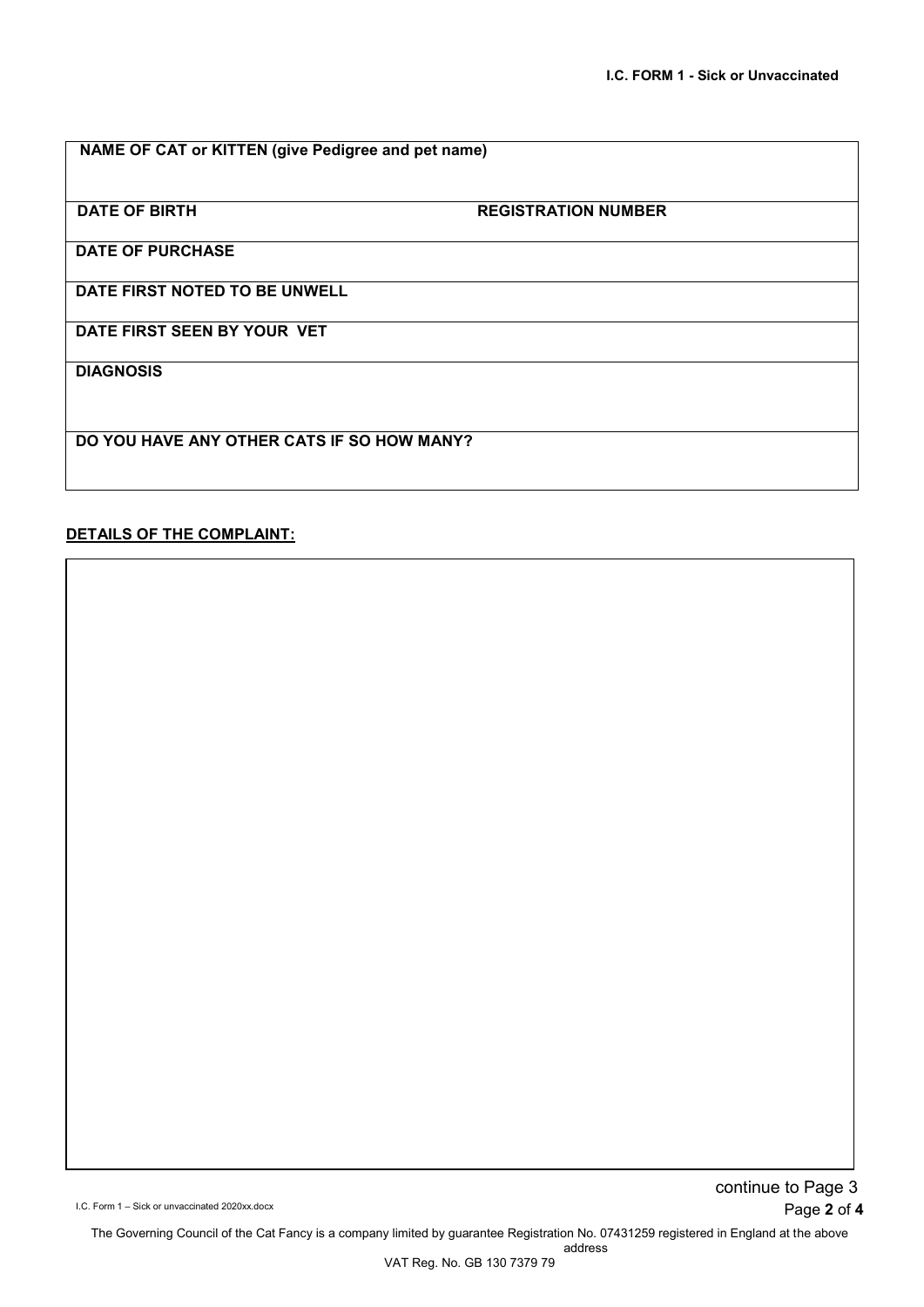### **Continuation of Details of the Complaint:**

Continue to Page 4

I.C. Form 1 – Sick or unvaccinated 2020xx.docx Page **3** of **4**